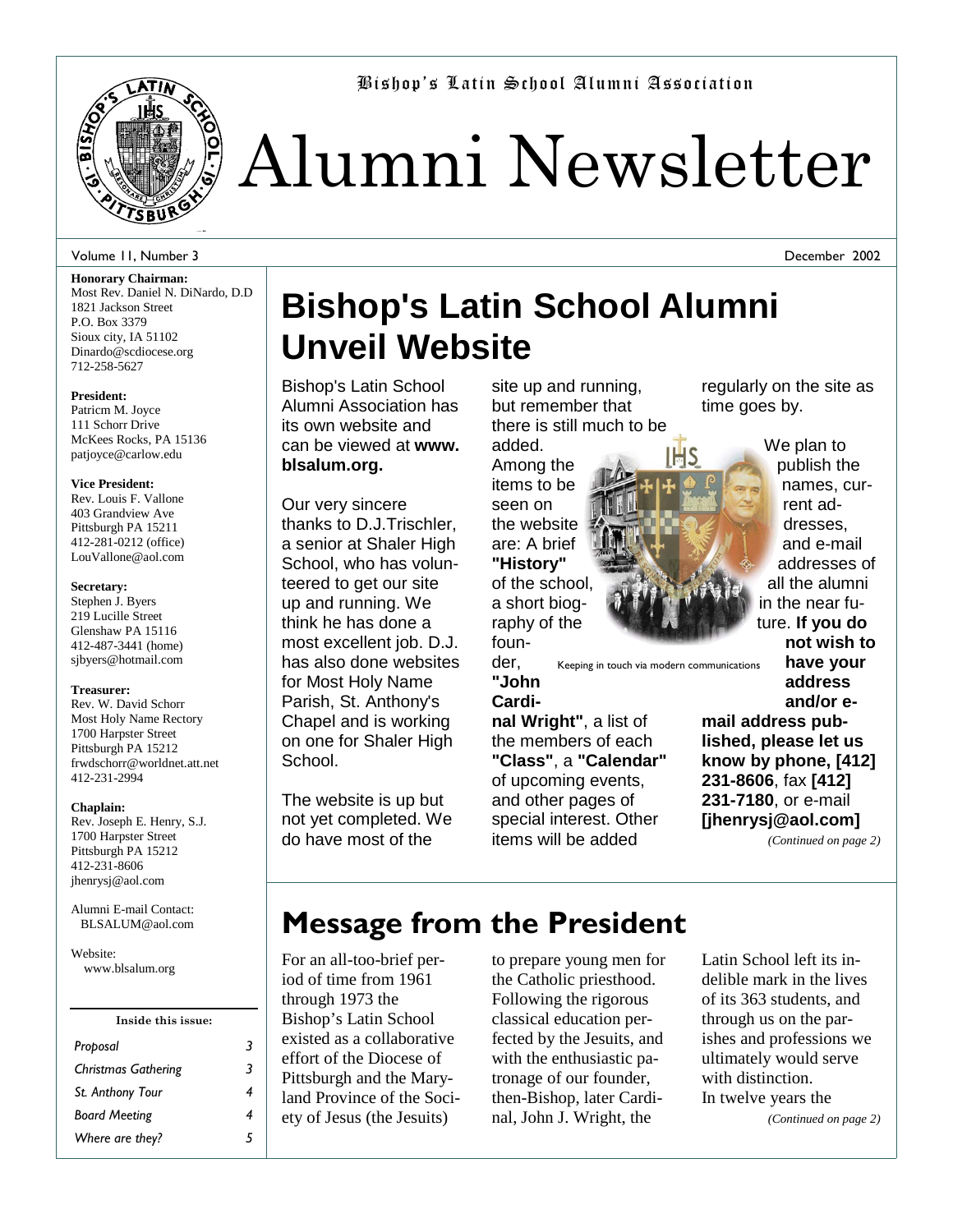# **Bishop's Latin School Alumni Unveil Website**

*(Continued from page 1)* 

so that we can make the necessary adjustments.

We are also requesting that you help us keep current with your information and with information you may have regarding your fellow alumni, especially those who are listed in our **"Where** 

**are they now?"** section.

We also ask that you submit **photos** and/ or **stories** that you may have about your experiences at the Latin School. Any biographic info will also be appreciated.

"Whatever happened to so and so…?" or "What is so and so doing these days?" are the most often asked questions at the meetings and reunions. Any info you have will be helpful to Fr. Schorr and Gary Gayda who are really trying very hard to keep our database up to date.



BLS Alum staying in touch

### **Alumni Board Meeting**

 The next meeting of the board will be on Tuesday, January 14, 2003 at 6:00 PM at Most Holy Name Rectory.

 As an alumnus, you are most welcome to attend the dinner and meeting, be on the board, offer your suggestions.

 An R.S.V.P. is required for the meeting in as much as Fr. Dave has to let his cook know how many to prepare for. Mark your calendar and let him know the week before. (412-231-2994)

# **Message from the President**

### *(Continued from page 1)*

Bishop's Latin School produced thirty-five graduates who were ordained to the priesthood. This number includes one Bishop, thirty-one Diocesan priests and one who has died. Included also are three religious order priests and two graduates who have been ordained to the permanent deaconate. Two grads are in seminaries today preparing for ordination to the priesthood. From the perspective of these vocations alone the Latin School has

made a most significant contribution to the Catholic Church. But the total measure of the value of those thirteen years must be appreciated in the lives



Bishop's Latin School

of all those formative years were rooted in that marvelous common experience that started in Homewood, moved to East Liberty, and ended on Pittsburgh's Southside.

We, the proud graduates and former students of the Latin School, received

"In gratitude for that experience, and with the warmest of memories and fellowship, we have voluntarily formed this association."

that gift of our education and formation from 38 outstanding faculty – both Jesuit priests' and lay men and women. In gratitude for that experience, and with the warmest of memories and fellowship, we have voluntarily formed this association.

Our time and efforts together will be spent in two principal foci: first, to encourage and support vocations to the priesthood and religious life; and second, to strengthen the bond of friendship that we formed in our youth.

We welcome you to join us. Stay in touch electronically via our website. List your e-mail, phone(s) and mailing address. Let us know where a former classmate may be so that we can bring him, too, into our fellowship. And come to one of our functions. It'll be fun…and worth your time.

God bless you and keep you!

Pat Joyce '67 President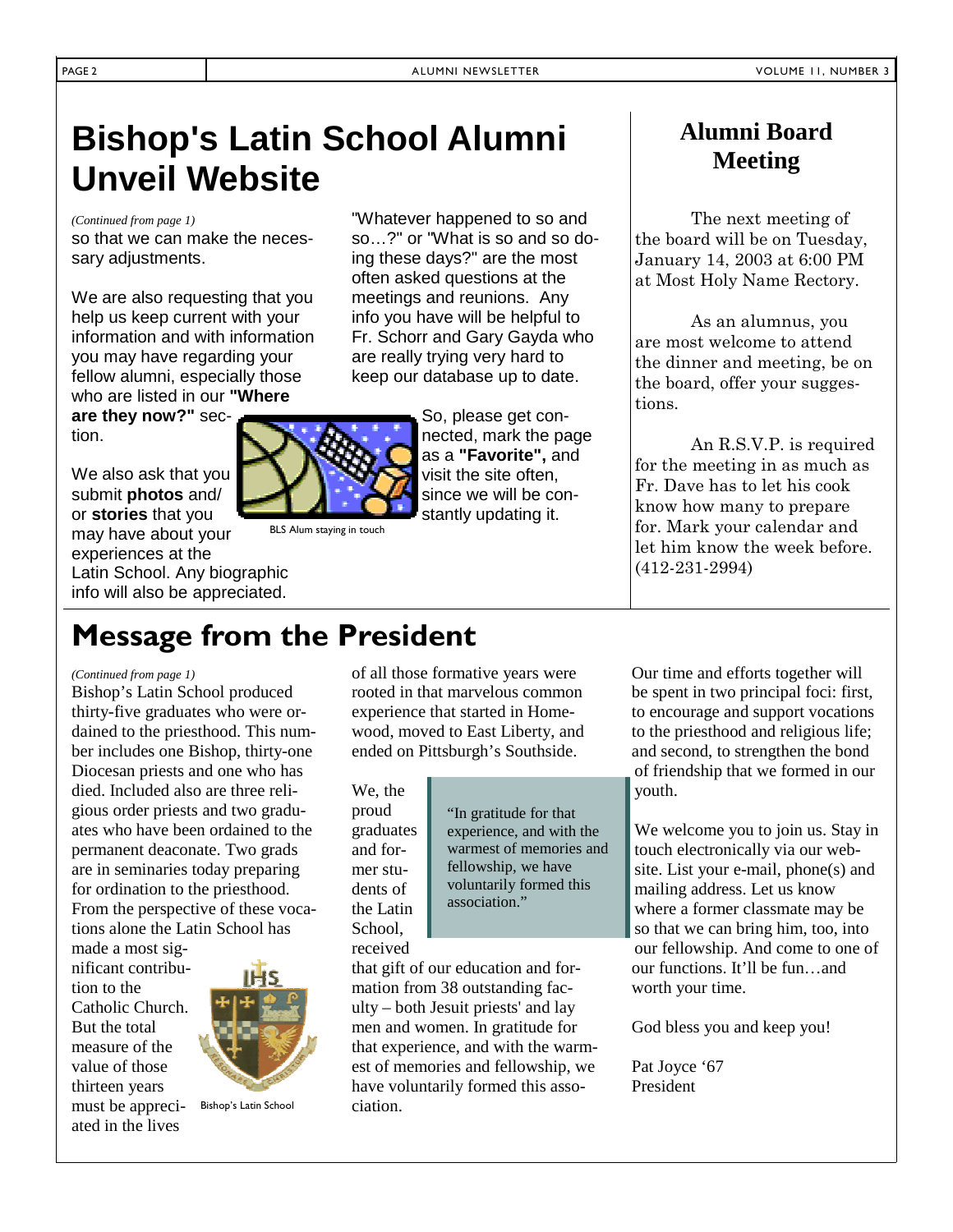Proposal for BLS Alumni Vocations Awareness and Support Project.

We have raised funds for the purpose of supporting awareness and response to vocations to the diocesan priesthood specifically those in early to late adolescence. This is our primary focus, although we are open to all ancil-

lary byproducts of this task (religious vocations, later audience, etc.)

Sociologists have ascertained that the seed bed of such consideration of vocation is the family first and within the context of one's worshiping community or local parish. Here is the first line of concentration for us to pursue our mission.

Within parishes in the Diocese of Pittsburgh, there are many Vocation Committees, Youth

Groups, prayer groups, religious education programs, retreat programs, etc. It would seem that enlisting their creative input, and

> using their base is a good start for our group. Often, motivation is needed to activate these groups in the particular direction we are heading, and practical resources may be lacking to them.

Therefore, we propose to offer

> "Often, motivation is needed to activate these groups in the particular direction we are heading, and practical resources may be lacking to them."

grants of \$500 (?) each to 10 (?) parishes to implement in their local communities

some project, program or activity that would serve the purpose of arousing interest in and providing encouragement for ado-

lescents to consider the priesthood as an option in the discernment of their life's work.

A given group within the

parish would write a grant request outlining what they intended to do with the money to fulfill the purpose of the grant (e.g., underwrite a retreat, have a dinner, bring in a speaker - the point is to engender creativity in their group to come up with some activity.) By way of the Pastor of the parish, the grant proposal would be submitted to our Board, who would then chose the 10 (?) best ideas and award the \$500 (?) grant to the entity to carry out their idea. A cover form would be developed and distributed, that when filled out would be signed by the Pastor indicating his support and forwarded to us.

The project could be an-

nounced through the Vocations Office, the Pittsburgh Catholic and any other PR means available to us in conjunction with Vocations Awareness Week in January. A deadline for submission might be set

for some time in Lent. The awarded checks would be presented at our fundraising dinner/Mass/tour during Ascension tide.

# **Christmas Gathering**

Fr. Lou Vallone of St. Mary of the Mount Church has graciously offered the use of his rectory for an informal gathering of Latin School alumni and friends on Friday, December 27, 2002.

This will be an informal eve-



ning of fellowship and reminiscing. Fr. Lou will provide snacks for the occasion, or if you have a favorite, bring your own and enough to share. This is also a "bring your own beverage" evening. An R.S.V.P. is not required, just show up and

have fun.

St. Mary of the Mount is located at 403 Grandview Avenue, Mount Washington. Call 412-381-0212 if you have questions or need directions.